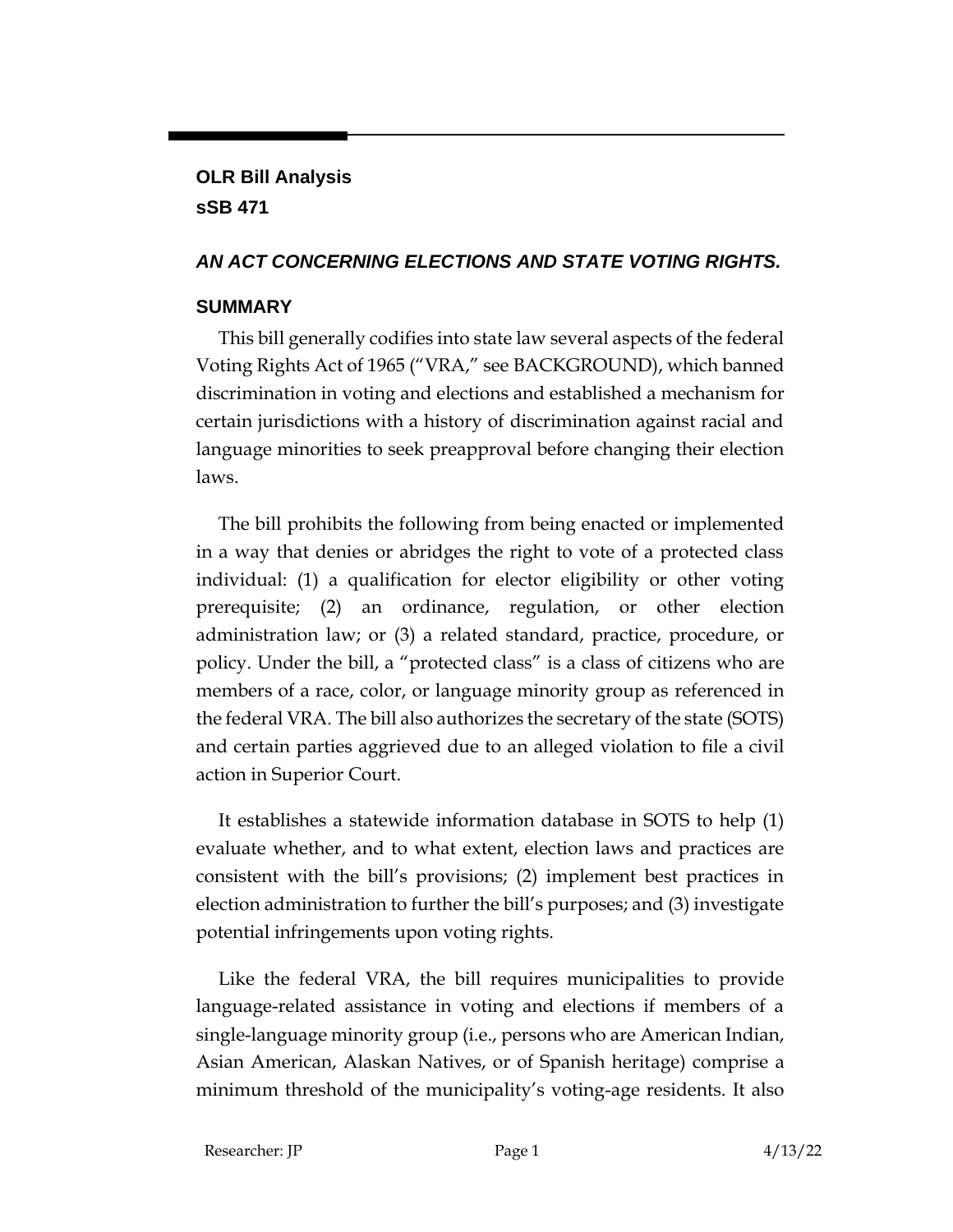subjects certain jurisdictions ("covered jurisdictions") to preclearance by SOTS or the Superior Court before enacting or implementing certain elections policies or requirements (a "covered policy"). The bill authorizes court action to prevent enacting or implementing a covered policy without preclearance and to seek sanctions against the covered jurisdiction involved.

The bill prohibits any person from engaging in acts of intimidation, deception, or obstruction that affect the exercise of one's voting rights. It allows certain aggrieved parties and the State Elections Enforcement Commission (SEEC) to file an action in Superior Court to civilly enforce its provisions and makes violators liable for damages. The bill also authorizes SEEC, in any associated action or investigation and under ordinary civil procedure rules, to examine witnesses; receive oral and documentary evidence; determine material facts; and issue subpoenas  $(S 7)$ .

Lastly, the bill authorizes the Superior Court to award reasonable attorney's fees and litigation costs to a prevailing party, except the state or a municipality, that filed an action to enforce the bill's provisions. A prevailing party that did not file the action cannot receive any costs unless the court finds the action is frivolous, unreasonable, or without foundation (§ 8).

In general, under existing law, SOTS administers, interprets, and implements election laws and ensures fair and impartial elections, and SEEC has broad authority to enforce election laws (see BACKGROUND).

EFFECTIVE DATE: January 1, 2023, except the preclearance provisions are effective January 1, 2024.

# **§§ 1 & 2 — PROHIBITION ON DENYING OR ABRIDGING THE VOTING RIGHTS OF PROTECTED CLASS INDIVIDUALS**

The bill prohibits any qualification for elector eligibility or other voting prerequisite, and any ordinance, regulation, or other law on election administration, or any related standard, practice, procedure, or policy, from being enacted or implemented in a way that denies or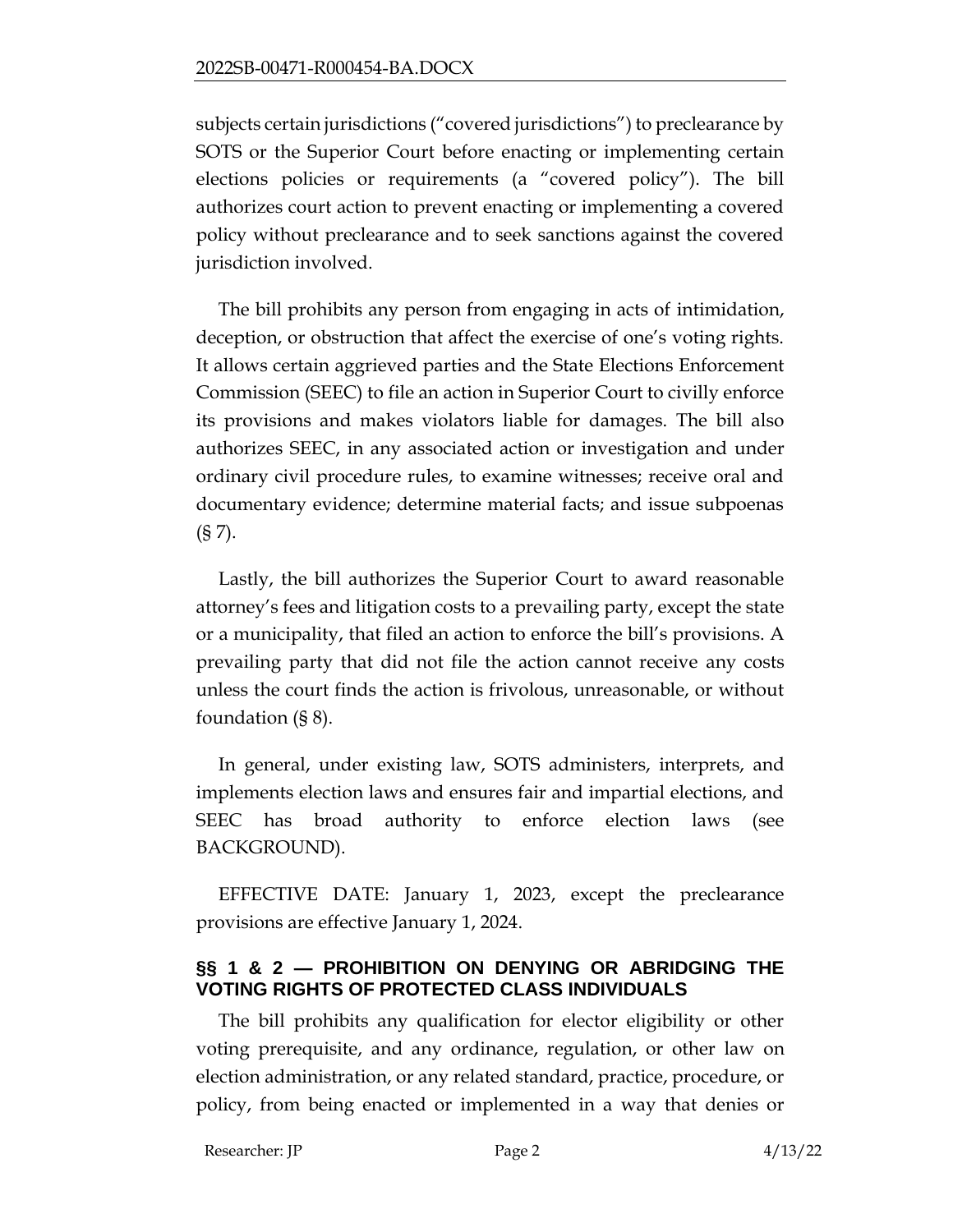abridges a protected class individual's right to vote. It specifies that a violation includes impairing these electors' ability to elect their chosen candidates or to otherwise influence the elections' outcome, based on the totality of the circumstances, which is a legal standard that considers all relevant facts and circumstances rather than specific factors.

# *Prohibited Election Methods*

The bill prohibits an election method from impairing protected class electors' ability to elect their chosen candidates or otherwise influence election outcomes by abridging their right to vote or diluting their vote. More specifically, it makes it a violation if:

- 1. in a municipality with an at-large election method,
	- a. racially polarized voting by protected class electors occurs (i.e., their preferred candidate or electoral choice differs from that of all other electors) or
	- b. based on the totality of the circumstances, these electors' ability to elect their chosen candidates or otherwise influence election outcomes is impaired or
- 2. in a municipality with a district-based or alternative election method (e.g., ranked-choice voting, cumulative voting and limited voting), protected class electors' preferred candidates or electoral choices would usually be defeated and
	- a. racially polarized voting by protected class electors occurs or
	- b. based on the totality of the circumstances, the ability of these electors to elect their chosen candidates or otherwise influence election outcomes is impaired.

Additionally, a municipality's use of race, color, language minority group, or any characteristic that serves as a proxy for these for districting or redistricting purposes presumptively constitutes a violation. But a municipality may rebut the presumption by showing that the use was only to the extent needed to comply with the bill's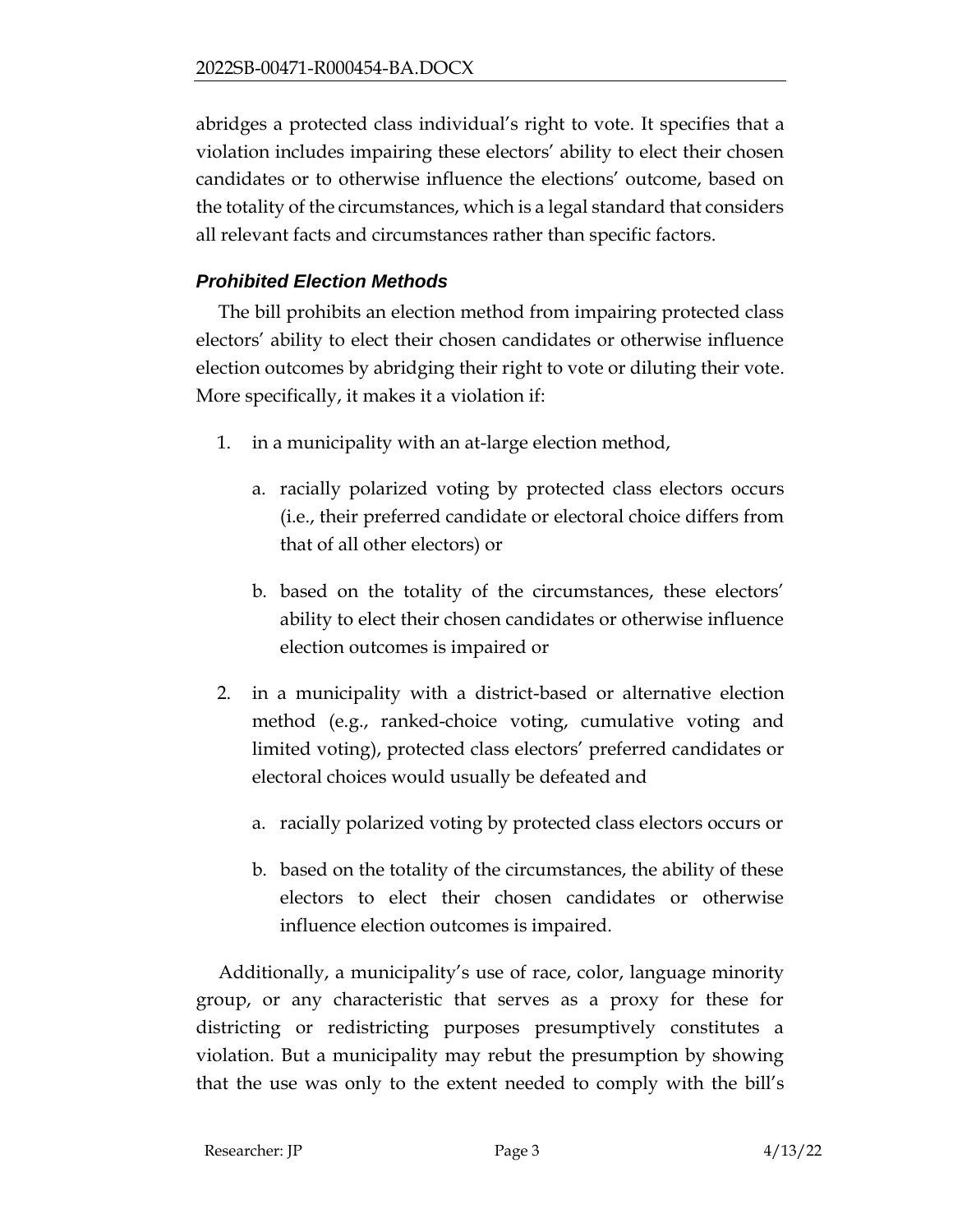provisions, the federal VRA, or the state or federal constitutions.

Under the bill, an "at-large method of election" is a method of electing candidates to the municipality's legislative body (1) in which all candidates are voted upon by all electors of the municipality; (2) in which, for municipalities divided into districts, a candidate for any district must reside in that district, and all candidates for all districts are voted upon by all electors of the municipality; or (3) that combines these two methods with a district-based election method.

An "alternative method of election" is a method of electing candidates to a municipal legislative body other than an at-large or a district-based method of election, such as ranked-choice voting, cumulative voting, and limited voting. However, it is unclear whether a municipality may adopt an alternative method of election, as, for example, CGS § 9-173 provides that, "Unless otherwise provided by law, in all municipal elections a plurality of the votes cast shall be sufficient to elect."

A "district-based method of election" is a method of electing candidates to a municipality's legislative body in which, for municipalities divided into districts, a candidate for a district must reside in that district and only the candidates for that district are voted upon by that district's electors.

Under the bill, a "municipality" is a town, city, or borough (whether consolidated or unconsolidated), school district, or district authorized under state law. The "legislative body" is a municipality's board of alderman, council, board of burgesses, board of education, district committee, association committee, or other similar body as applicable.

## *Initiating Court Action*

The bill authorizes SOTS and the following aggrieved parties to file an action in Superior Court for an alleged violation: (1) an aggrieved person or organization whose membership includes or likely includes aggrieved persons and (2) an organization whose mission would be frustrated by or require expended resources to fulfill, due to a violation.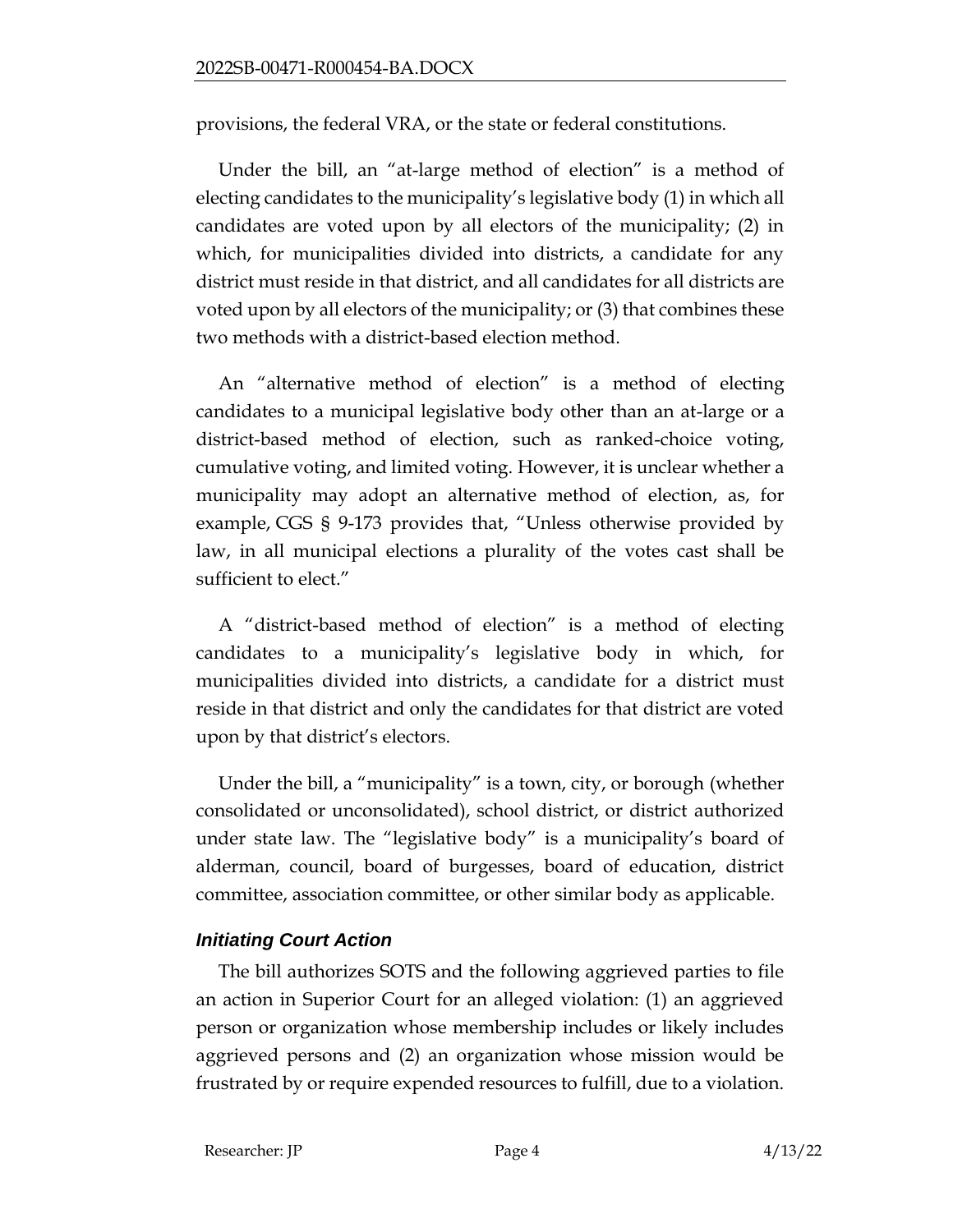These parties must file in a Superior Court with jurisdiction over the municipality's location.

## *Notification Letter Prior to Filing Action*

Before filing the court action against a municipality for an alleged violation, the bill requires an aggrieved party to send a notification letter to the municipality's clerk by certified mail, return receipt requested. The letter must assert that the municipality may be in violation of the bill's provisions. The bill prohibits the party from filing an action earlier than 50 days after sending this letter.

#### *Municipal Resolution to Remedy Violation*

Before receiving a notification letter, or within 50 days after a notification letter is sent to a municipality, the municipality's legislative body may pass a resolution to (1) affirm the municipality's intent to enact and implement a remedy for a potential violation, (2) provide specific measures the municipality will take to obtain approval of and implement the remedy, and (3) provide a schedule for enacting and implementing the remedy.

The bill further prohibits an aggrieved party from filing a court action before 90 days after the legislative body passes this resolution.

If under state law a municipal legislative body lacks authority to enact or implement a remedy identified in any resolution within 90 days after its passage, or if the municipality is a covered jurisdiction under the bill, then its legislative body may, upon passing the resolution, hold at least one public hearing on any proposed remedy to the potential violation. Before the hearing the municipality must conduct public outreach, including to language minority communities, to encourage input.

The legislative body may approve any proposed remedy that complies with the bill and submit it to SOTS for approval (see below).

## *Agreement Between Municipality and Aggrieved Party*

The bill allows a municipality that passed a resolution to enter into an agreement with an aggrieved party who sent a notification letter, so

Researcher: JP Page 5 4/13/22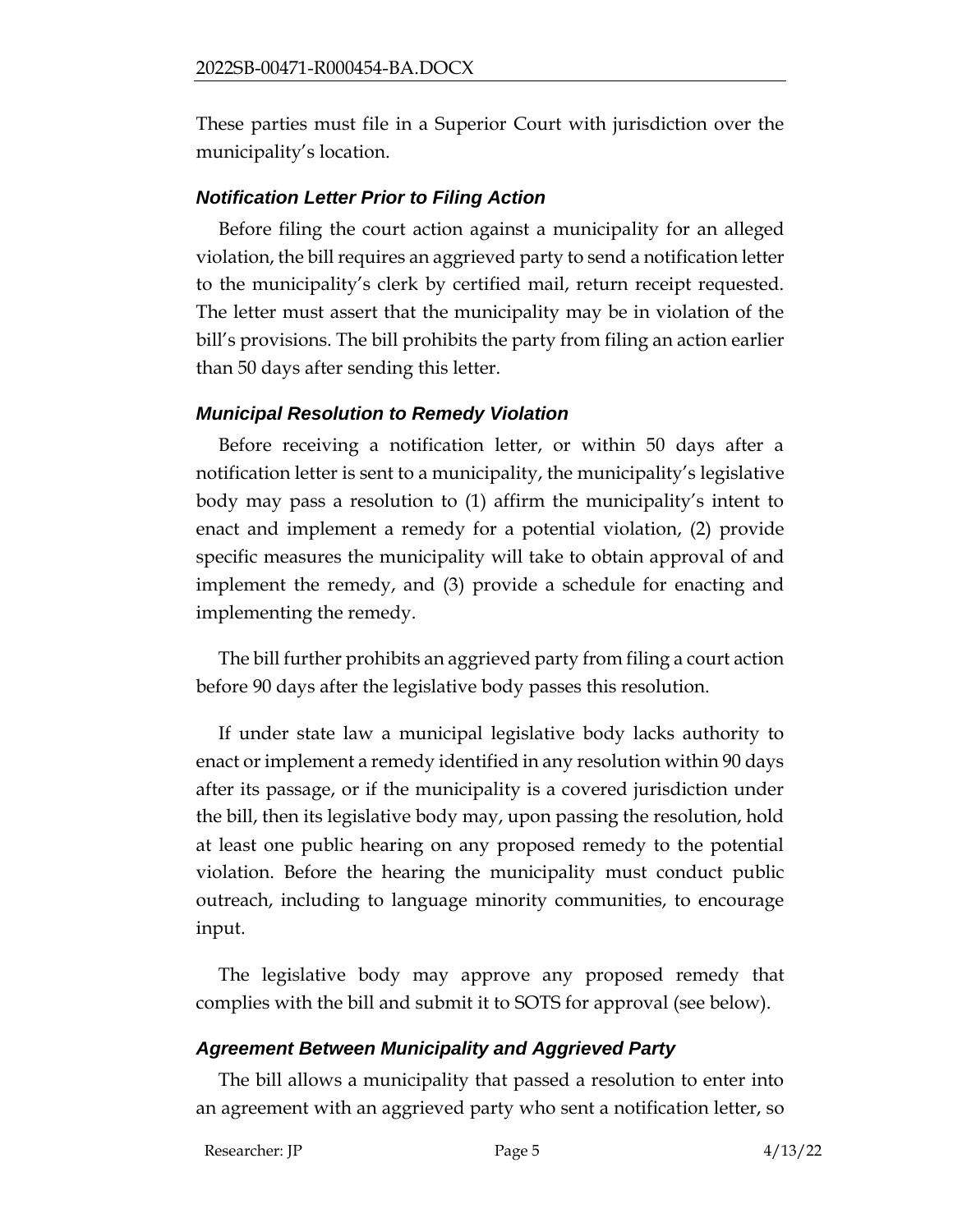long as the (1) party will not file an action before 90 days after entering into the agreement and (2) municipality either enacts and implements a remedy that complies with the bill's provisions or passes a resolution and submits it to SOTS. If the party declines to enter into an agreement, it may file an action at any time.

## *SOTS Approval*

The bill requires SOTS to approve or reject the proposed remedy within 60 days after its submission by the municipality. The secretary must do so regardless of the state's election laws or any special act, charter, or home rule ordinance. But if she does not act on it within this period, the bill prohibits the proposed remedy from being enacted or implemented.

The secretary may only approve the proposed remedy if she concludes that the municipality may violate the bill's requirements and the proposed remedy:

- 1. would address any potential violation,
- 2. is unlikely to violate the Connecticut Constitution or federal law,
- 3. will not diminish the ability of protected class electors to participate in the political process and elect their preferred candidates, and
- 4. is feasible to implement.

If approved, the bill requires the proposed remedy to be enacted and implemented immediately. If the municipality is a covered jurisdiction, then it does not have to get the proposed remedy precleared (see below).

If the secretary denies the proposed remedy, then it cannot be enacted or implemented. In addition, she must give her objections and explain the basis for the denial and may recommend another proposed remedy that she would approve.

## *Cost Reimbursement*

Under the bill, if a municipality enacts or implements a remedy or

```
Researcher: JP Page 6 4/13/22
```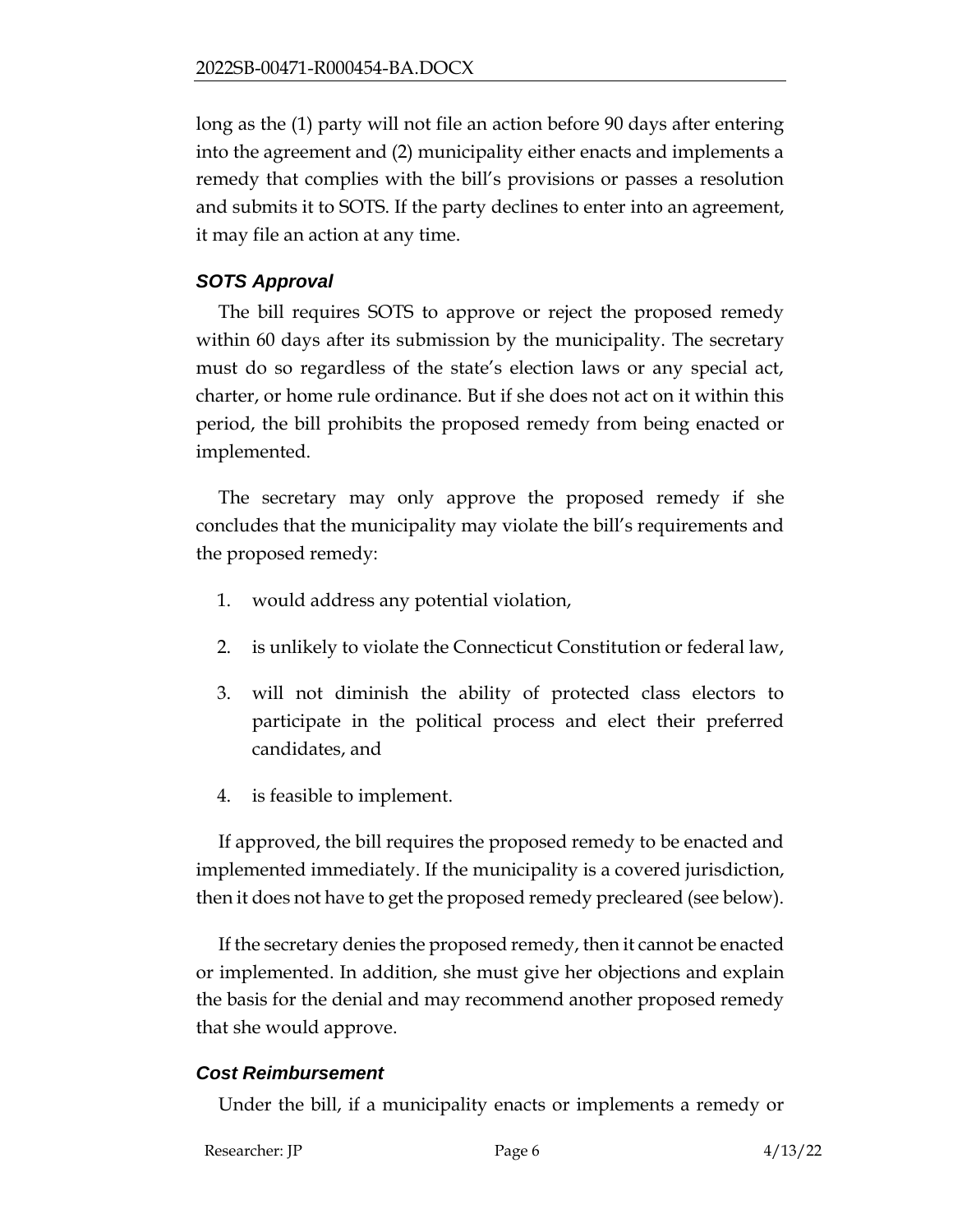SOTS approves a proposed remedy, then an aggrieved party who sent a notification letter may submit a municipal reimbursement claim for the costs associated with producing and sending the letter. The party must (1) submit this claim in writing within 30 days after the remedy's enactment, implementation, or approval and (2) substantiate it with financial documentation, including a detailed invoice for any demography services or analysis of voting patterns in the municipality.

Upon receiving a claim, the municipality may ask for additional financial documentation if the provided information is insufficient to substantiate the costs. The bill requires the municipality to reimburse the party for reasonable costs claimed or for an amount to which the party and municipality agree, but it caps the total reimbursement amount to all involved parties, other than SOTS, at \$43,000, adjusted to any change in the consumer price index for all urban consumers. If a party and municipality fail to agree to a reimbursement amount, either one may file an action in Superior Court for a declaratory ruling on the matter.

## *Superior Court Determination*

In determining whether a violation occurred, the bill authorizes the Superior Court in the jurisdiction where the municipality is located to consider the extent to which protected class electors (1) have been elected to office in the state or the municipality of the alleged violation and (2) vote at lower rates than other electors in the state or that municipality.

Additionally, in determining whether (1) racially polarized voting by protected class electors in a municipality occurs or (2) a protected class electors' preferred candidates or electoral choices would usually be defeated, the Superior Court must consider the following:

- 1. elections held before the action's filing as more probative (i.e., tending to prove or disprove a point in issue) than elections conducted afterward;
- 2. evidence about elections for members of the municipal legislative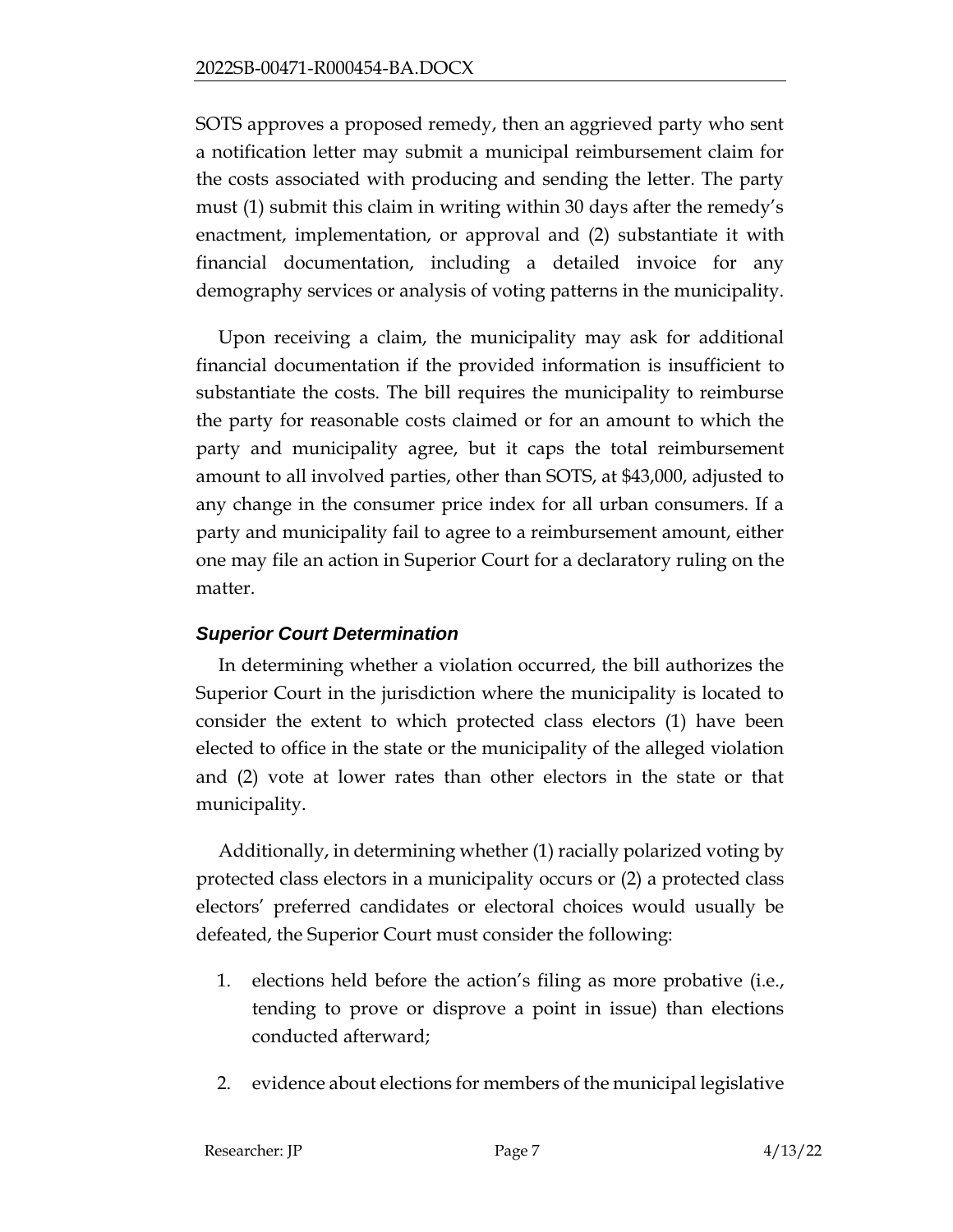body as more probative than evidence about elections for other municipal officials; and

3. statistical evidence as more probative than nonstatistical evidence.

Under the bill, the court may combine two or more protected classes of electors that are proven by evidence to be politically cohesive in the municipality. The bill prohibits the court from requiring evidence about the electors', elected officials', or municipality's intent to discriminate against protected class electors. It also prohibits the court from considering the following evidence in making its determination:

- 1. voting patterns and election outcomes explanations other than racially polarized voting, including partisanship;
- 2. different voting patterns of subgroups of protected class electors;
- 3. whether protected class electors are geographically compact or concentrated (but this may be used to remedy the violation); and
- 4. projected changes in population or demographics (but they may also be used to remedy the violation).

In determining whether the ability of protected class electors to elect their chosen candidates or otherwise influence elections' outcomes is impaired, based on the totality of the circumstances, the bill allows the Superior Court to consider the following:

- 1. municipality's or state's history of discrimination;
- 2. extent to which protected class electors were elected to municipal office;
- 3. municipality's use of any (a) elector eligibility qualification or other voting prerequisite; (b) statute, ordinance, regulation, or other law on election administration; or (c) related standard, practice, procedure, or policy that may enhance dilutive effects of its election method;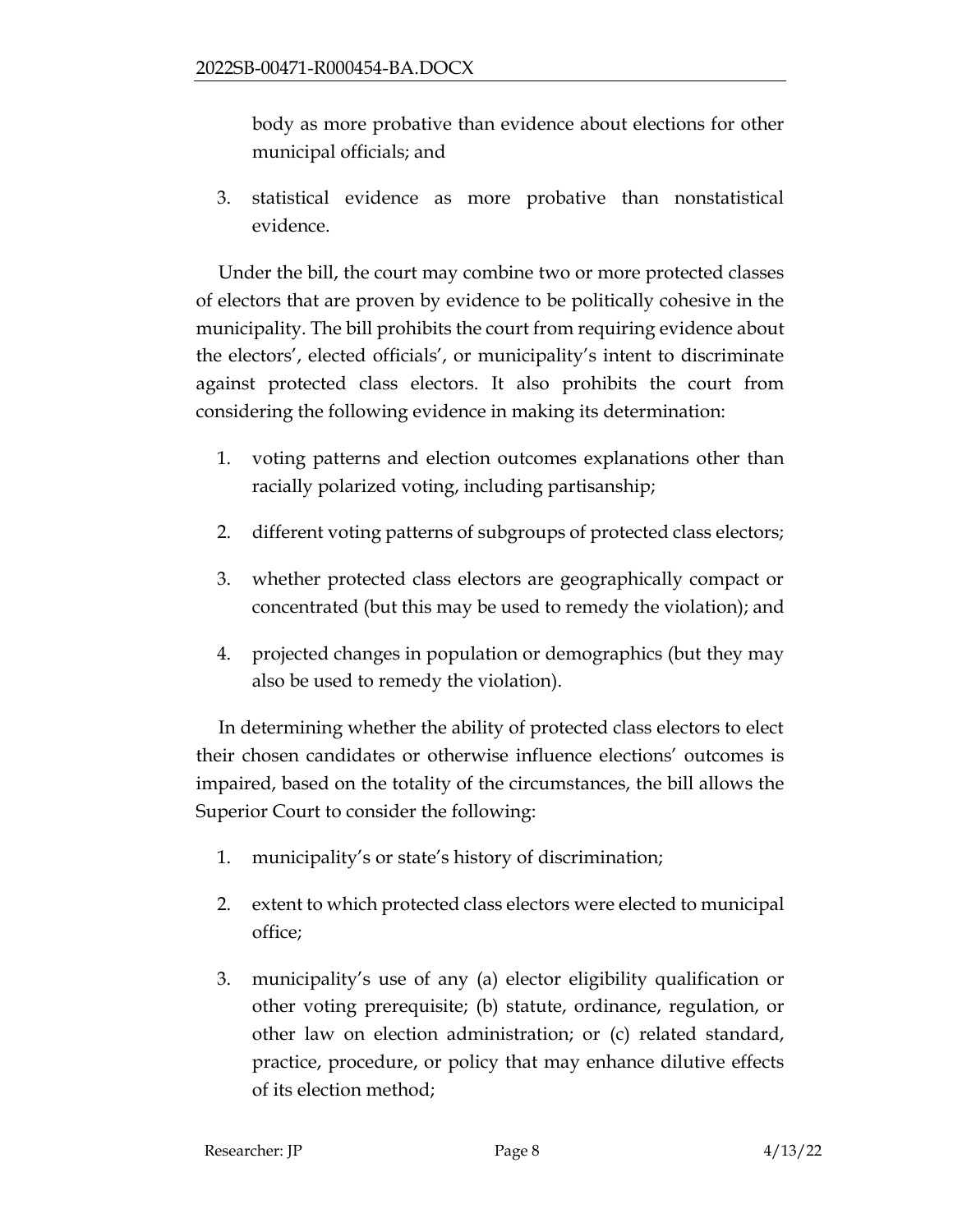- 4. denial of access of protected class electors or candidates to election administration or campaign finance processes that determine which candidates will receive ballot access or financial or other support in a given election in the municipality;
- 5. extent to which protected class individuals in the municipality make campaign expenditures at lower rates than other individuals in the municipality;
- 6. extent to which protected class electors in the municipality or state vote at lower rates than other electors in the municipality or state, as applicable;
- 7. extent to which protected class individuals in the municipality are disadvantaged in education, employment, health, criminal justice, housing, land use, environmental protection, or other areas that may hinder their ability to participate effectively in the political process;
- 8. use of overt or subtle racial appeals in political campaigns in the municipality;
- 9. a significant lack of responsiveness by elected municipal officials to the particular needs of protected class individuals; and
- 10. whether the municipality has a compelling policy reason for using its particular (a) election method; (b) ordinance, regulation, or other law on election administration; or (c) related standard, practice, procedure, or policy.

The bill specifies that none of the above items are dispositive or required for finding that racially polarized voting exists. It also allows the court to consider evidence of these items concerning the state, private actors, or surrounding municipalities, but it makes that evidence less probative than evidence concerning the municipality itself.

## *Court Remedies*

Under the bill, the court must order appropriately tailored remedies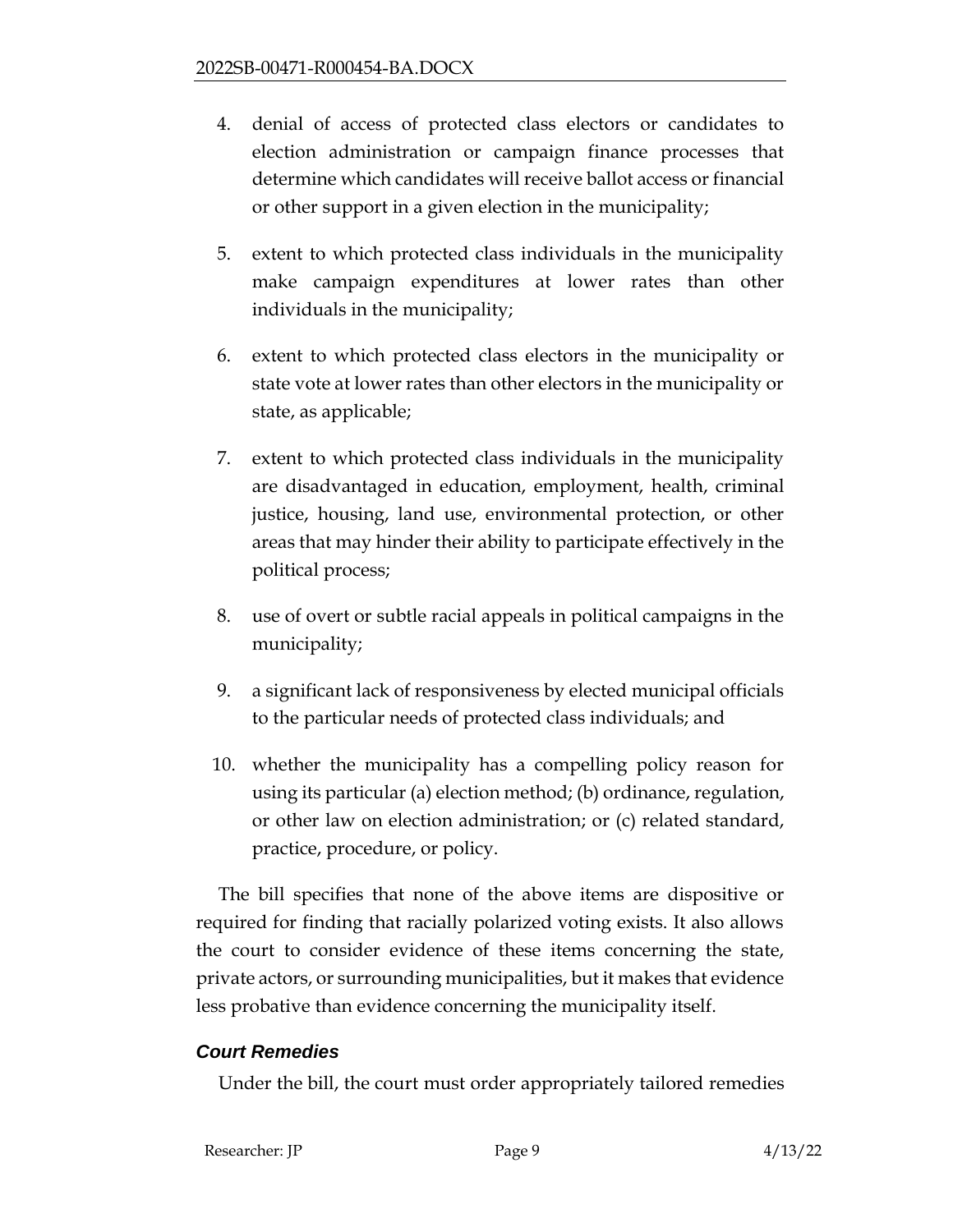when it finds a violation of the above prohibited acts, regardless of the state's election laws or any special act, charter, or home rule ordinance. These remedies include the following:

- 1. a district-based or an alternative election method;
- 2. new or revised districting or redistricting plans;
- 3. elimination of staggered elections so that legislative body members are simultaneously elected;
- 4. an increase in the legislative body size;
- 5. additional voting hours or polling locations;
- 6. an order for special elections or requirements for (a) expanded elector admission opportunities or (b) additional elector education; or
- 7. restoration or addition of people to registry lists.

The bill allows the court-ordered remedy only if it will not diminish the ability of protected class electors to participate in the political process and elect their preferred candidates or otherwise influence election outcomes. It requires the court to consider remedies proposed by any party to the filed action and other interested persons but prohibits giving deference or priority to a municipality's proposed remedy.

# *Proposals After Letter or Court Filing*

Under the bill, after receiving a notification letter or the filing of a court action alleging a violation of the above actions or the federal VRA, a municipality must have its legislative body take certain actions. This includes providing public input opportunities to enact and implement either a new election method to replace an at-large method or a new districting or redistricting plan.

Before drawing a draft districting or redistricting plan, or plans of proposed district boundaries, the bill requires the municipality to hold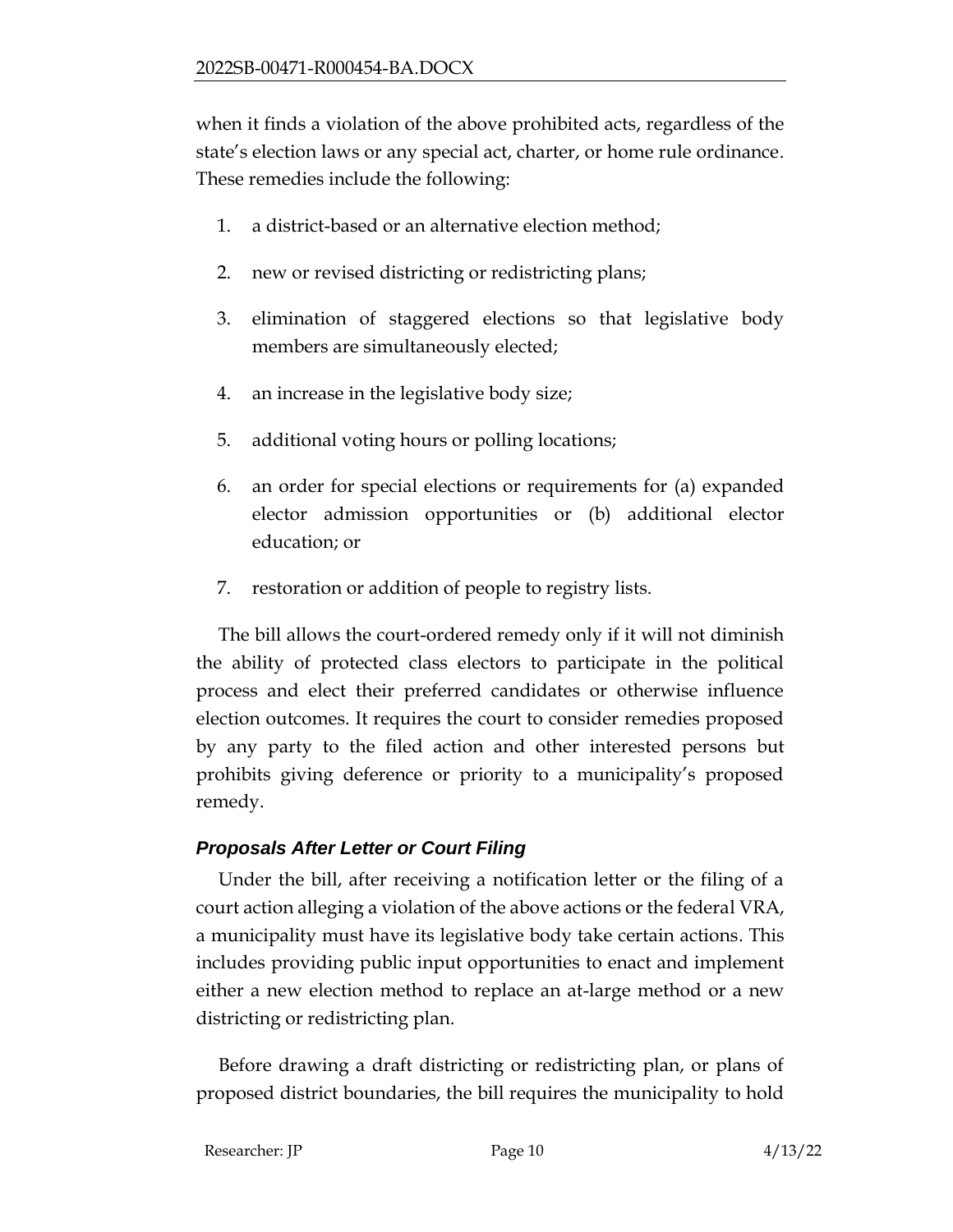at least two public hearings within the prior 30-day period. It requires the municipality to do public outreach before the hearings, including to language minority communities, to explain the districting or redistricting process and encourage input.

The bill requires the municipality to publish and make available for public dissemination at least one draft districting or redistricting plan or plans after they are drawn but at least seven days before a public hearing on them. The information must include the potential election sequence if the municipality's legislative body members will be elected to staggered terms under the plan.

The bill requires the municipality to hold at least two public hearings within a maximum 45-day period. It must also publish and make available for public dissemination any plan or plans revised at or after the hearings at least seven days before adopting them.

In determining the elections' sequence if the municipality's legislative body members would be elected for staggered terms under any districting or redistricting plan, the legislative body must give special consideration to the bill's purposes and consider preferences expressed by the districts' electors.

# *Preliminary Election Relief*

Under the bill, an aggrieved party may seek preliminary relief in Superior Court for an upcoming regular election held in a municipality by filing an action during the 120 days before the election. To do so, the party must also send a notification letter to the municipality by the court filing date. The bill requires the court to grant relief if it determines that (1) the party is more likely than not to succeed on the merits and (2) it is possible to implement an appropriate remedy to resolve the alleged violation before the election.

If the action is withdrawn or dismissed as moot due to the municipality enacting or implementing a remedy or SOTS approving a proposed remedy, then the party may only submit a reimbursement claim for costs associated with the notification letter (see above).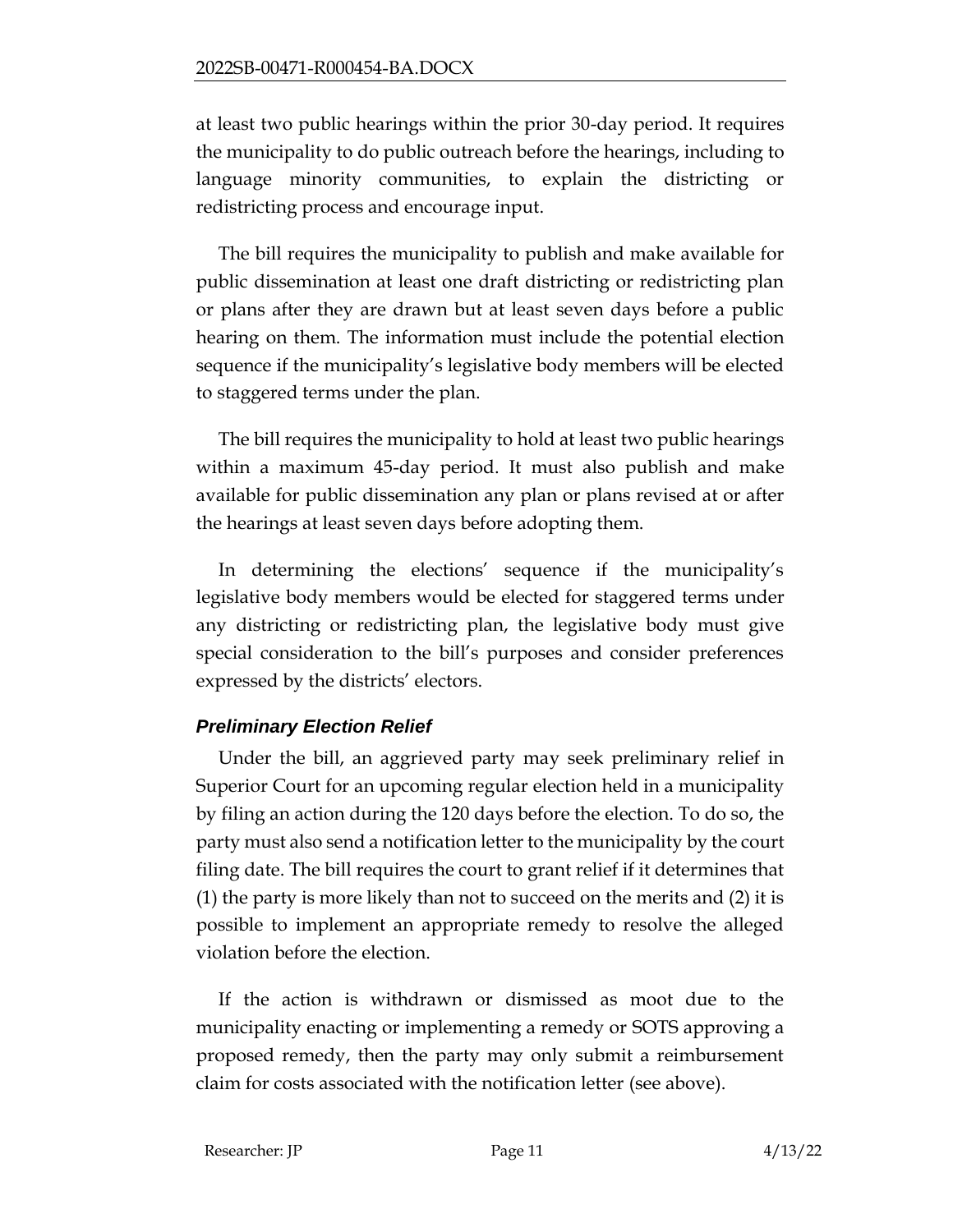### **§ 3 — STATEWIDE ELECTIONS INFORMATION DATABASE**

The bill establishes a statewide information database in the office of the secretary of the state to help the state and any municipality (1) evaluate whether, and to what extent, current election laws and practices are consistent with the bill's provisions; (2) implement best practices in election administration to further the bill's purposes; and (3) investigate a potential infringement on the right to vote.

The bill requires the secretary to designate an employee of her office to serve as the database manager who is responsible for its operation. This employee must hold an advanced degree from an accredited college or university and have expertise in demography, statistical analysis, and electoral systems. The bill allows (1) the manager to manage staff as necessary to implement and maintain the database and (2) SOTS to provide nonpartisan technical assistance to municipalities, researchers, and the public on using database's resources as described below.

## *Database Contents*

Under the bill, the database must electronically maintain, for at least the prior 12 years, at least the following data and records:

- 1. estimates of total population, voting-age population, and citizen voting-age population by race, color, and language minority group, broken down annually to the municipal district level, based on information from the U.S. Census Bureau, including from the American Community Survey (ACS), or information of comparable quality collected by a similar governmental agency;
- 2. district level election results for each statewide and municipal election;
- 3. contemporaneous registry lists and voter history files for each election in each municipality;
- 4. contemporaneous maps, boundary descriptions, and similar items in paper or electronic format for each district;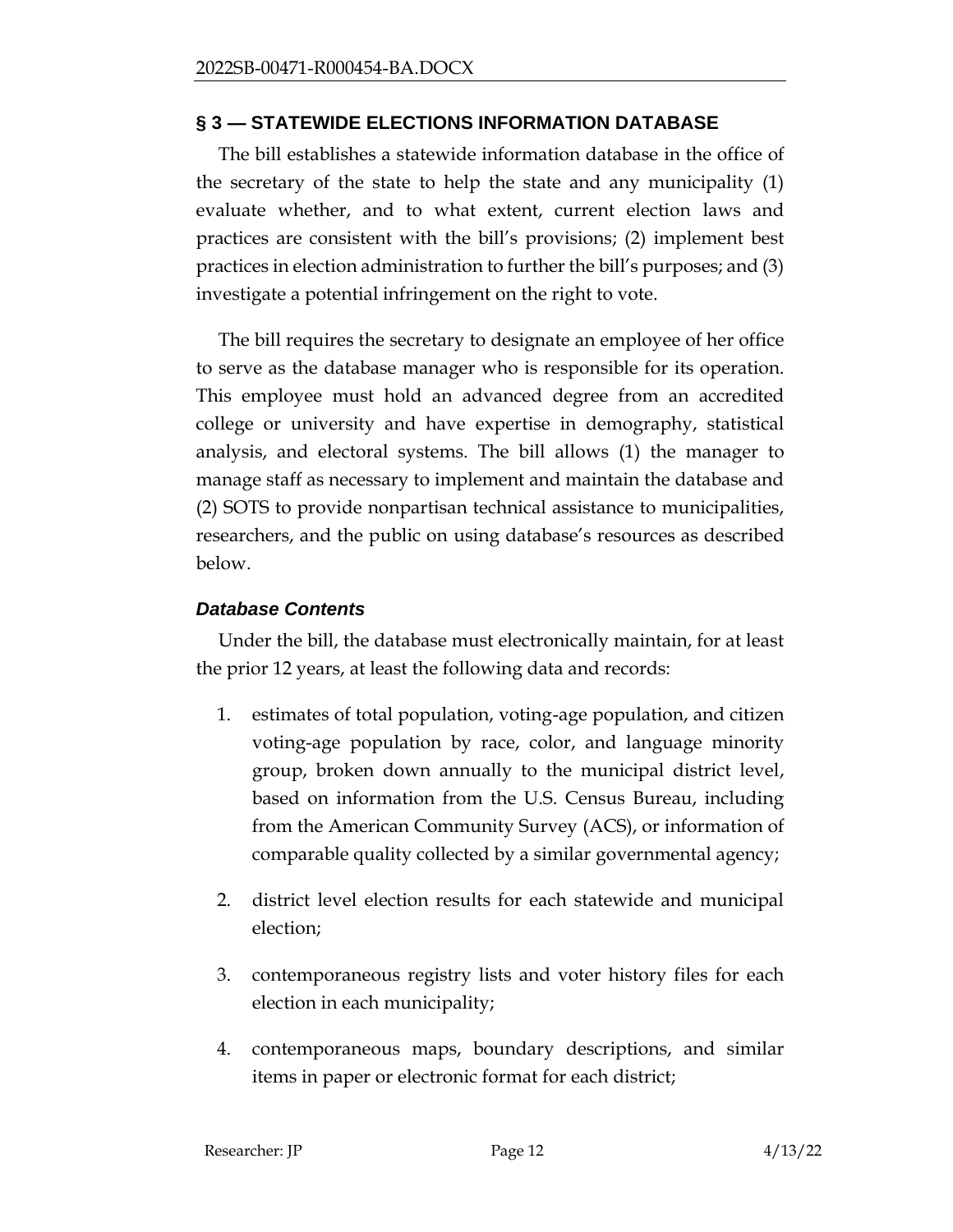- 5. polling place locations, including associated district lists;
- 6. districting or redistricting plans for each election in each municipality; and
- 7. any other information the secretary deems advisable to further the bill's purposes.

The bill requires each municipality to transmit the above listed election-specific information in electronic format after certifying election results and completing the post-election voter history file. All data, estimates, or other information maintained in the database must be published on the SOTS website, publicly available at no cost, but it must not identify individual electors.

Once the secretary is prepared to begin administering the database, she must submit a report certifying this to the Government Administration and Elections Committee. Within 90 days after this certification, and then triennially, she must publish on the SOTS website (1) a list of municipalities required to help language minority groups (see below) and (2) the languages for which they must do it. The secretary must then distribute this information to each municipality. Under the bill, any prepared estimate on race, color, or language minority group must be prepared using the most advanced, peerreviewed, and validated methodologies.

The bill establishes a rebuttable presumption that the data, estimates, or other information maintained in the database is valid in any action due to the denial or abridgement of protected classes' voting rights.

## **§ 4 — LANGUAGE-RELATED ASSISTANCE**

The bill requires a municipality to provide language-related assistance in voting and elections if SOTS determines, based on ACS information, that:

1. greater than 2%, or more than 4,000 people, of its voting-age population are members of a single-language minority group who speak English "less than very well" or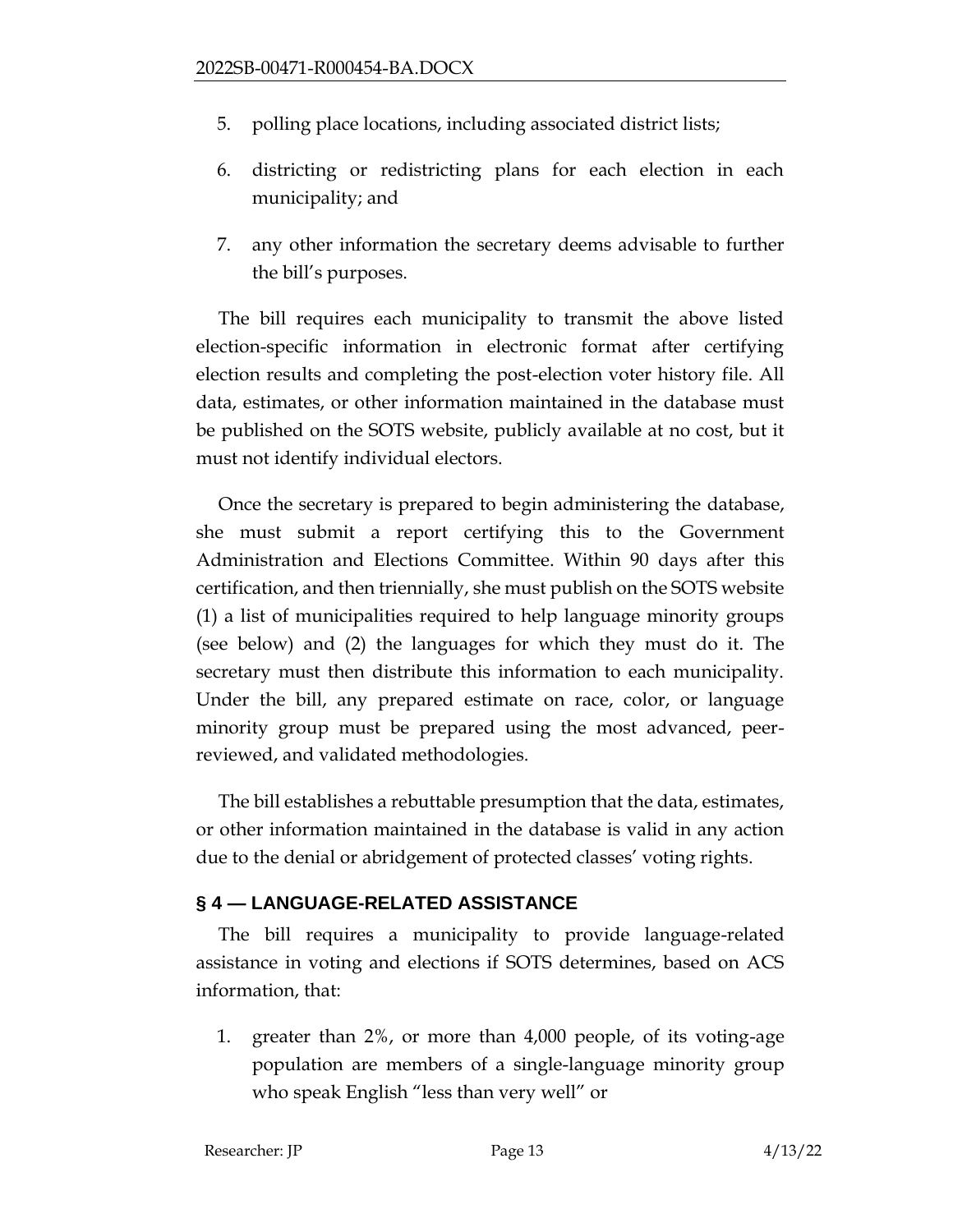2. for a municipality with part of a Native American reservation in it, more than 2% of the reservation's Native American (i.e., anyone recognized as "American Indian" by the U.S. Census Bureau) voting-age citizens meet these criteria.

Under the bill, these municipalities must provide voting materials in English and in the language of each language minority group (i.e., persons who are American Indian, Asian American, Alaskan Natives, or of Spanish heritage) of an equal quality to the corresponding English materials, including registration or voting notices, forms, instructions, assistance, ballots, or other materials or information about the electoral process. The bill exempts municipalities from providing these materials to a language minority group whose language is oral or unwritten, instead allowing the municipality to only provide the information orally. It allows an elector belonging to a language minority group in a municipality required to provide their group with assistance, to file an action in Superior Court to enforce this requirement.

The bill allows a municipality that must provide language assistance to seek a declaratory judgment from the Superior Court of the judicial district where the municipality is located for permission to provide English-only materials. The court must decide in the municipality's favor if it finds that the secretary's determination was unreasonable or an abuse of discretion.

## **§ 5 — PRECLEARANCE OF COVERED POLICIES BY COVERED JURISDICTIONS**

The bill subjects certain jurisdictions ("covered jurisdictions," see below) to preclearance by SOTS or the Superior Court where the jurisdiction is located before enacting or implementing certain election or voting related actions or policies ("covered policies," see below). However, while preclearance is mandatory, the process for municipalities to submit covered policies for this preclearance appears to be discretionary, and thus contradicts the requirement.

The bill authorizes the secretary or an aggrieved party under the bill to take court action to enjoin enacting or implementing a covered policy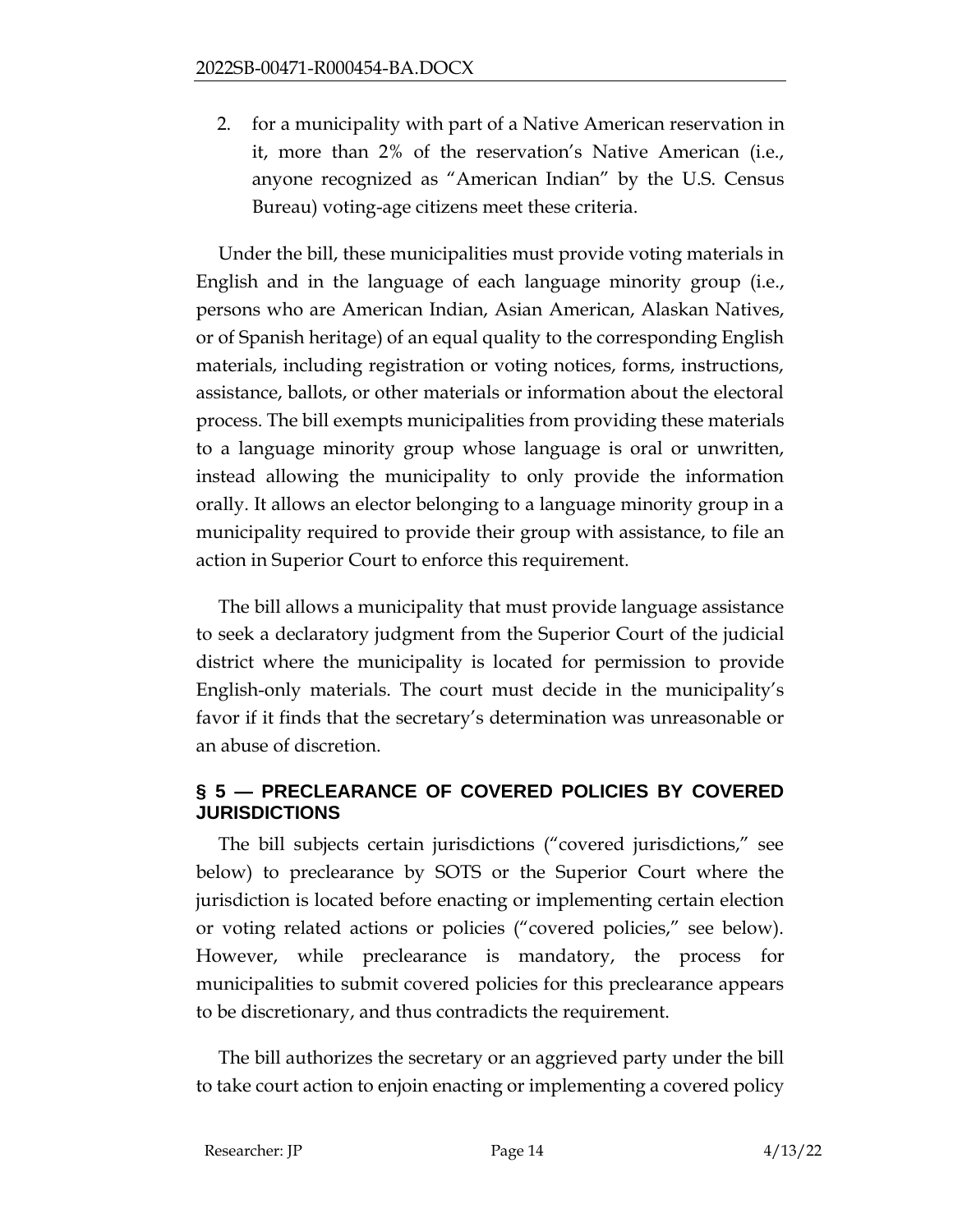without this preclearance and to seek sanctions. The bill also allows the secretary to adopt regulations to effectuate its preclearance and lookback review provisions (see below).

## *Covered Policies*

Under the bill, a "covered policy" subject to preclearance includes any new or modified qualification for admission as an elector, voting prerequisite, or an ordinance, regulation, standard, practice, procedure, or policy concerning:

- 1. districting or redistricting;
- 2. election method;
- 3. form of government;
- 4. annexation, incorporation, dissolution, consolidation, or division of a municipality;
- 5. removal of individuals from registry or enrollment lists and other activities concerning the lists;
- 6. admission of electors;
- 7. number, location, or hours of polling places;
- 8. district assignment to polling place locations;
- 9. assistance offered to protected class individuals; or
- 10. any additional subject matter the secretary identifies for inclusion, under a regulation she adopts, if she determines that it may have the effect of denying or abridging a protected class elector's right to vote.

However, municipalities do not have authority to establish policies and procedure for many of these aspects of elections which are instead set forth in the Connecticut Constitution, state laws, or are under SOTS authority. For example, the qualifications for admission as an elector are set forth in the state Constitution and Title 9 and only the General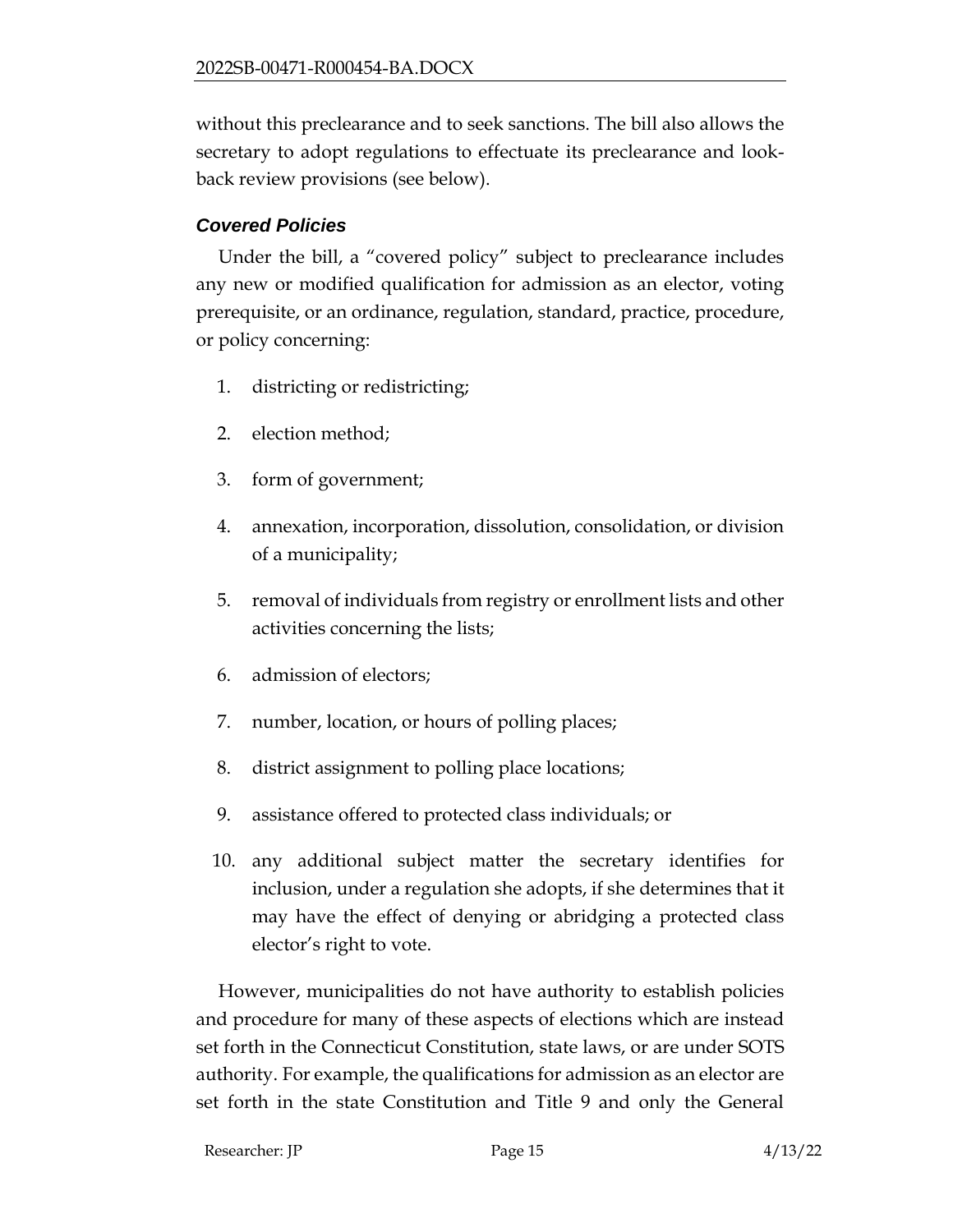Assembly has authority over the annexation, incorporation, dissolution, or consolidation of a municipality (see BACKGROUND).

## *Covered Jurisdictions*

Under the bill, a "covered jurisdiction" is a municipality:

- 1. that, within the prior 25 years, was subject to a court order or government enforcement action based on a finding of a violation of the bill's provisions, the federal VRA, a state or federal civil rights law, or the U.S. Constitution's 15th or 14th Amendments concerning the right to vote or discrimination against a protected class;
- 2. in which during the prior 10 years, based on data from the:
	- a. state criminal justice information systems, the combined misdemeanor and felony arrest rate of any protected class with at least 1,000 voting-age citizens, or whose members comprise at least 10% of the municipality's voting-age citizen population, exceeded the arrest rate of the entire municipality's voting-age citizen population by at least 20% or
	- b. U.S. Census Bureau, the dissimilarity index (see BACKGROUND) of any protected class with at least 2,500 voting-age citizens, or whose members comprise at least 10% of the municipality's voting-age citizen population, exceeded 50% with respect to white, non-Hispanic voting-age citizens; or
- 3. that, within the prior five years, failed to comply with its obligations to provide data or information to the statewide database (see above).

The bill does not specify who is responsible for determining which jurisdictions are subject to preclearance, or how the jurisdictions are informed of this determination.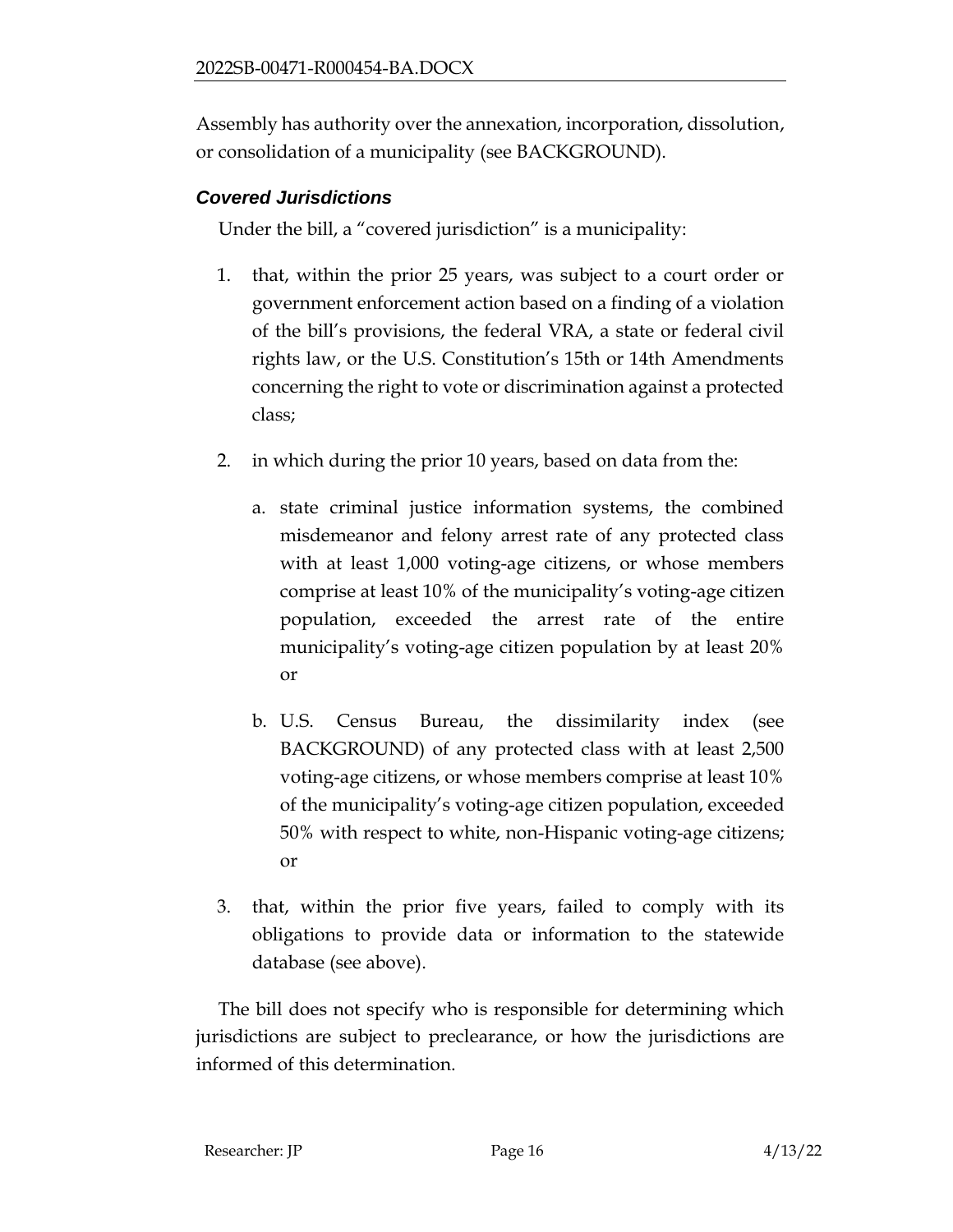#### *SOTS Preclearance*

The bill allows, rather than requires, a covered jurisdiction to submit to SOTS in writing a covered policy to obtain preclearance to adopt and implement it. It deems the covered policy precleared if the secretary does not act on it within these timeframes:

- 1. within 30 days after receiving a covered policy on polling place locations, except that she may preliminarily grant, and reserve the right to subsequently deny, the preclearance within 60 days after receiving it, and
- 2. within 60 days after receiving any other covered policy, except that she may extend this timeframe by 90 days, up to two times, for any policy to implement a district-based or alternative election method; districting or redistricting plans; or a change to a municipality's form of government.

Before granting or denying the preclearance, the secretary must publish notice of the proceedings and provide an opportunity for interested parties to submit written comments on the covered policy and the determination (although the bill does not establish timeframes for doing so, presumably the secretary could do so through the regulations). The bill allows the secretary to grant preclearance to a covered policy only if she determines that it will not diminish the protected class electors' ability to participate in the electoral process or elect their preferred candidates.

The bill prohibits covered jurisdictions from enacting or implementing a policy that is denied preclearance. If the secretary denies preclearance to a covered policy, then she must provide the objections and explain the basis for denial. The bill allows a denial to be appealed to Superior Court in accordance with the Uniform Administrative Procedures Act (UAPA), which must be prioritized in trial assignment.

## *Superior Court Preclearance*

Alternatively, the bill allows, rather than requires, a covered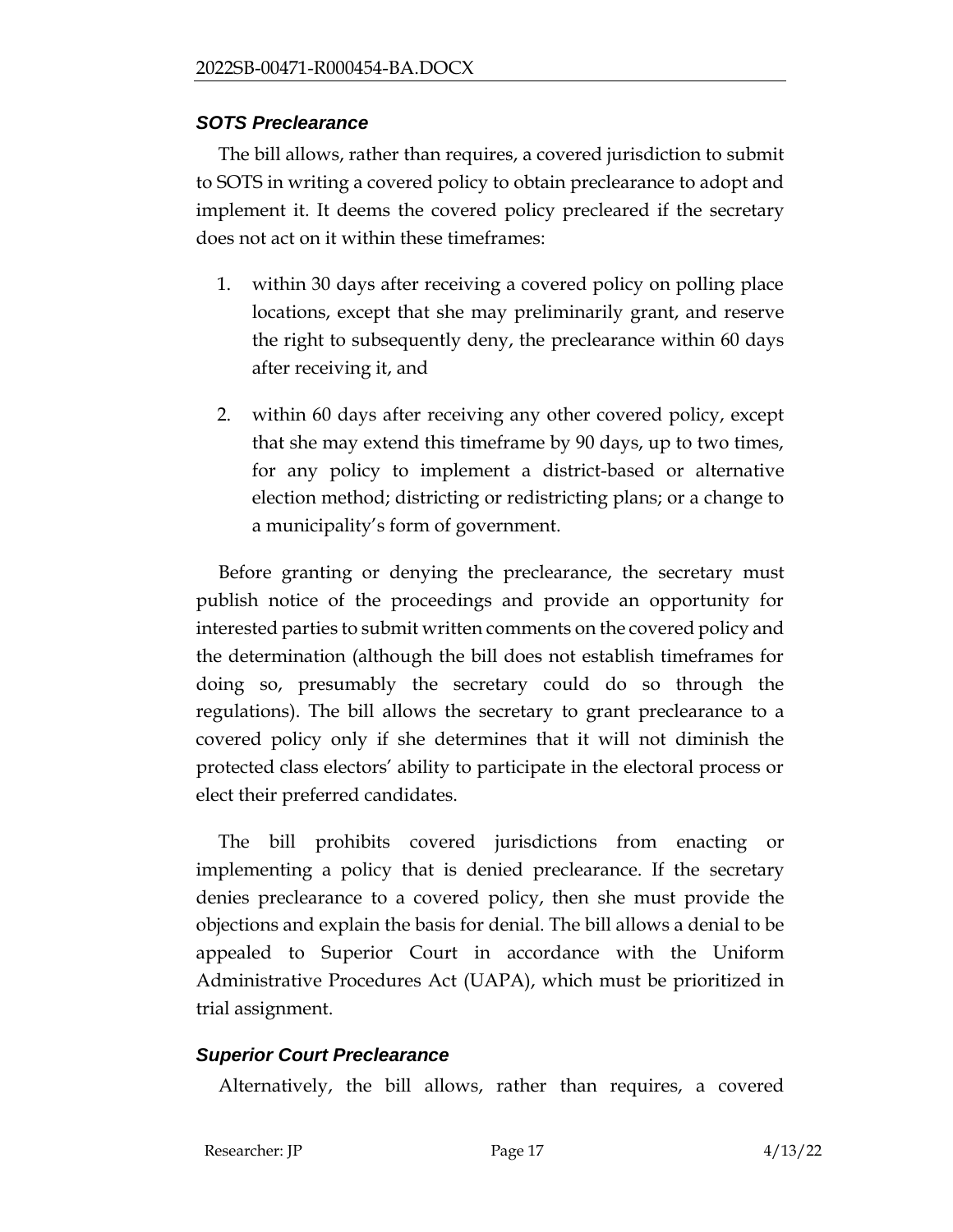jurisdiction to seek preclearance of a covered policy from the Superior Court. The covered jurisdiction must submit the policy to the court in writing and simultaneously give a copy of the submission to SOTS. Failing to provide this copy results in automatic denial. Despite copying to the secretary, the bill gives the court exclusive jurisdiction of the submission.

Under the bill, the court must grant or deny the preclearance within 60 days after receiving the submission. It may grant preclearance only if it determines that the policy will not diminish the protected class electors' ability to participate in the electoral process or elect their preferred candidates.

As with a SOTS preclearance denial, if the court denies preclearance or does not decide on it within 60 days, the covered policy cannot be enacted or implemented. The bill allows a denial to be appealed in accordance with the ordinary rules of appellate procedure, and it must be prioritized in appeal assignment.

## *SOTS Look-Back Review*

The bill authorizes the secretary of the state to (1) conduct a look-back review for a period of 120 days after the provision's effective date (January 1, 2024, to April 30, 2024) and (2) deny preclearance to any covered policy enacted by a covered jurisdiction between January 1, 2023, and January 1, 2024.

Under the bill, the look-back review begins when the secretary notifies a covered jurisdiction of her decision to review its enacted or implemented covered policy. The covered jurisdiction must submit the policy in writing within 30 days after receiving the notice. The bill requires the secretary to decide whether the covered jurisdiction may further implement the policy within 90 days after the submission.

Before deciding, the secretary must publish notice of the proceedings and provide an opportunity for interested parties to submit written comments about the covered policy and the decision (although the bill does not establish timeframes for doing so, presumably the secretary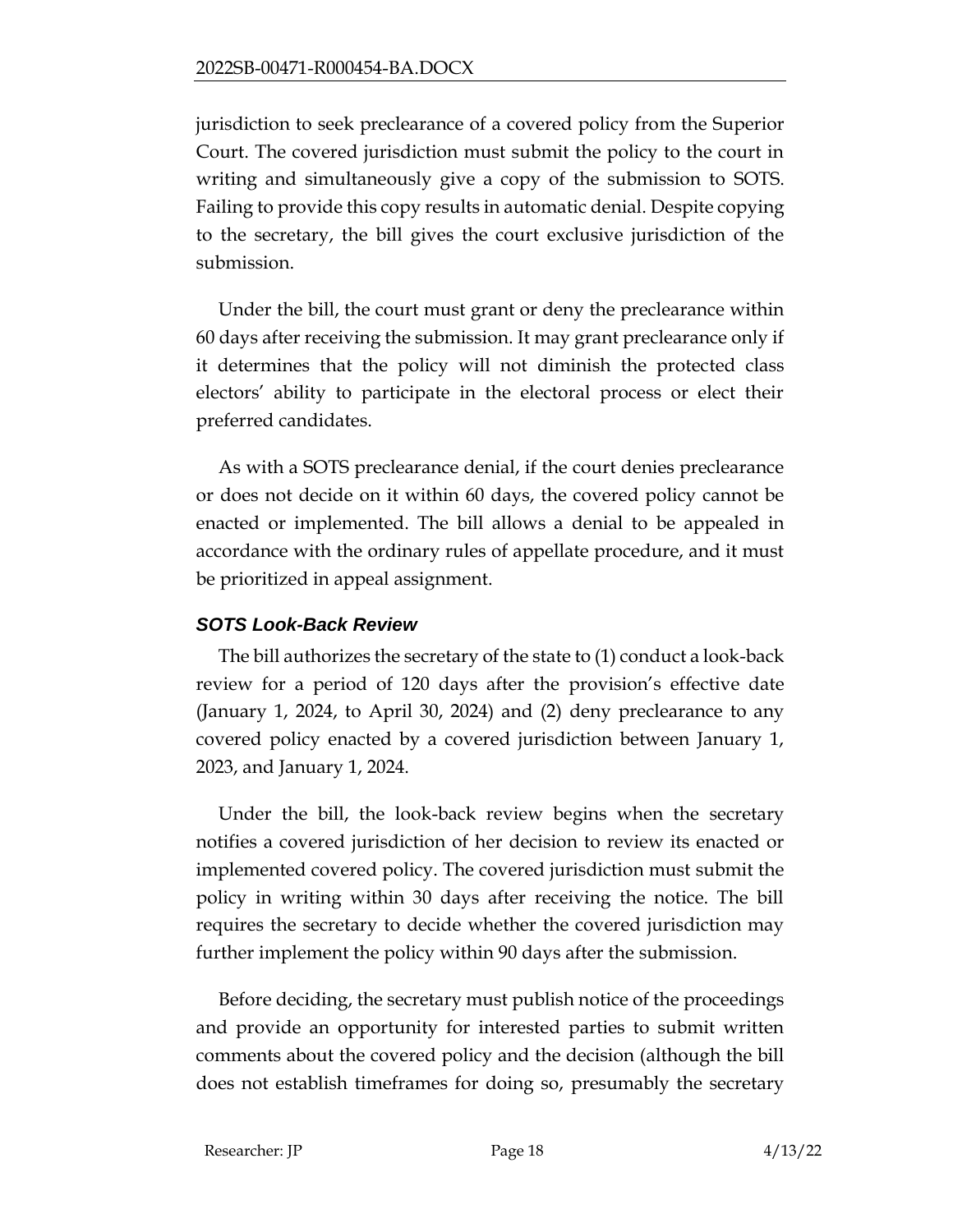could do so through regulations). She must deny further implementation of the covered policy if she determines that it is likely to diminish the protected class electors' ability to participate in the political process or elect their preferred candidates. But the bill specifies that a denial is not a basis for invalidating an election held under it.

When denying a previously enacted covered policy, the secretary must state her objections to it and explain the basis for denial. The bill allows a covered policy denial during the look-back review to be appealed to the Superior Court where the covered jurisdiction is located in accordance with the UAPA, which must be prioritized for trial assignment.

# **§ 6 — ACTS OF INTIMIDATION, DECEPTION, OR OBSTRUCTION** *Prohibited Acts*

The bill prohibits anyone, whether acting in an official governmental capacity or otherwise, from engaging in intimidating, deceptive, or obstructive acts that affect a voter's right to exercise his or her electoral privileges. Specifically, the bill bans intimidation or deception that cause or reasonably have the effect of causing an elector to (1) vote or not vote, (2) vote for or against a particular candidate or question, (3) apply or not apply for admission as an elector, or (4) apply or not apply for an absentee ballot. It also bans obstructive acts that cause or reasonably have the effect of causing a delay in voting or the voting process, including canvassing or tabulating ballots.

Under the bill, these prohibited acts are:

- 1. using or threatening to use force, violence, restraint, abduction, or duress; inflicting or threatening to inflict injury, damage, harm, or loss; or any other type of intimidation;
- 2. using a deceptive or fraudulent device, contrivance, or communication that impedes, prevents, or otherwise interferes with an elector's privileges or that causes or will reasonably have the effect of causing an elector to (a) vote or not vote; (b) vote for or against a particular candidate or question; (c) apply or not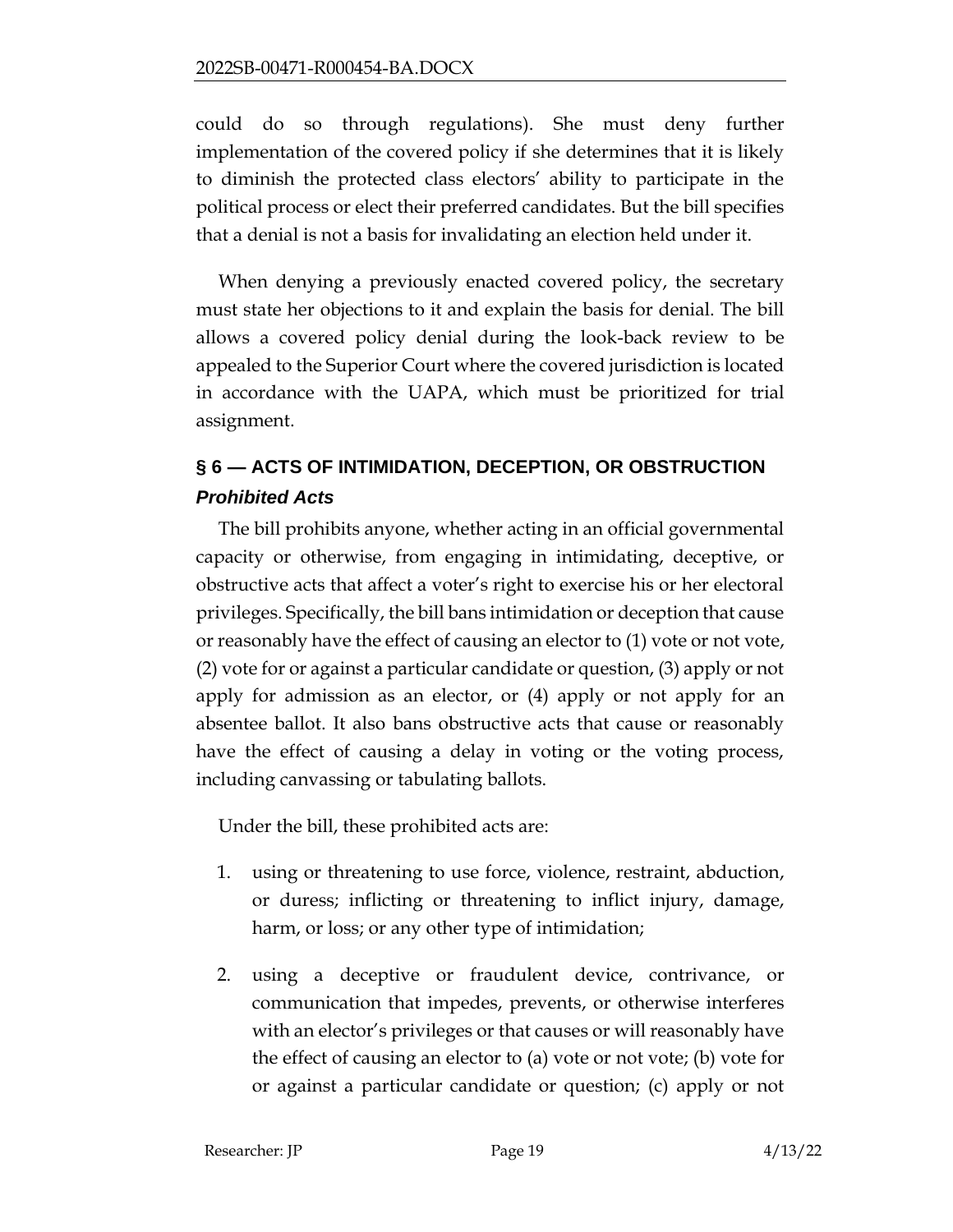apply for admission as an elector; or (d) apply or not apply for an absentee ballot; or

3. obstructing, impeding, or otherwise interfering with (a) access to a polling place or an election official's office or (b) an elector in any manner.

## *Court Action*

The bill allows SEEC and the following parties to bring an action in the Superior Court in the judicial district of the alleged violation: (1) an aggrieved person or organization whose membership includes or likely includes aggrieved persons and (2) an organization whose mission would be frustrated by the violation or would require expended resources to fulfill due to the violation.

The bill requires the court, when finding a violation of these provisions, regardless of state election laws, any special act, charter, or home rule ordinance, to order appropriately tailored remedies to address it, such as additional time to vote at an election, primary, or referendum. It makes violators of these provisions, and anyone who helps commit them, liable for court-awarded damages, including nominal damages and compensatory or punitive damages for willful violations.

Chapter 151 of the state's election laws (Title 9) already details prohibited acts and associated criminal penalties. For example, influencing or attempting to influence an elector to stay away from an election by force or threat, bribery, or corrupt, fraudulent, or deliberately deceitful means is a class D felony, punishable by a fine of up to \$5,000, up to five years in prison, or both (CGS § 9-364).

## **BACKGROUND**

## *Municipal Election Authority*

Under longstanding Connecticut Supreme Court precedent, municipalities have no inherent powers (see *Windham Taxpayers Association, et al.* v*. Board of Selectmen, the Town of Windham, et al*. 234 Conn. 513 (1995)). Thus, for elections, municipalities may exercise only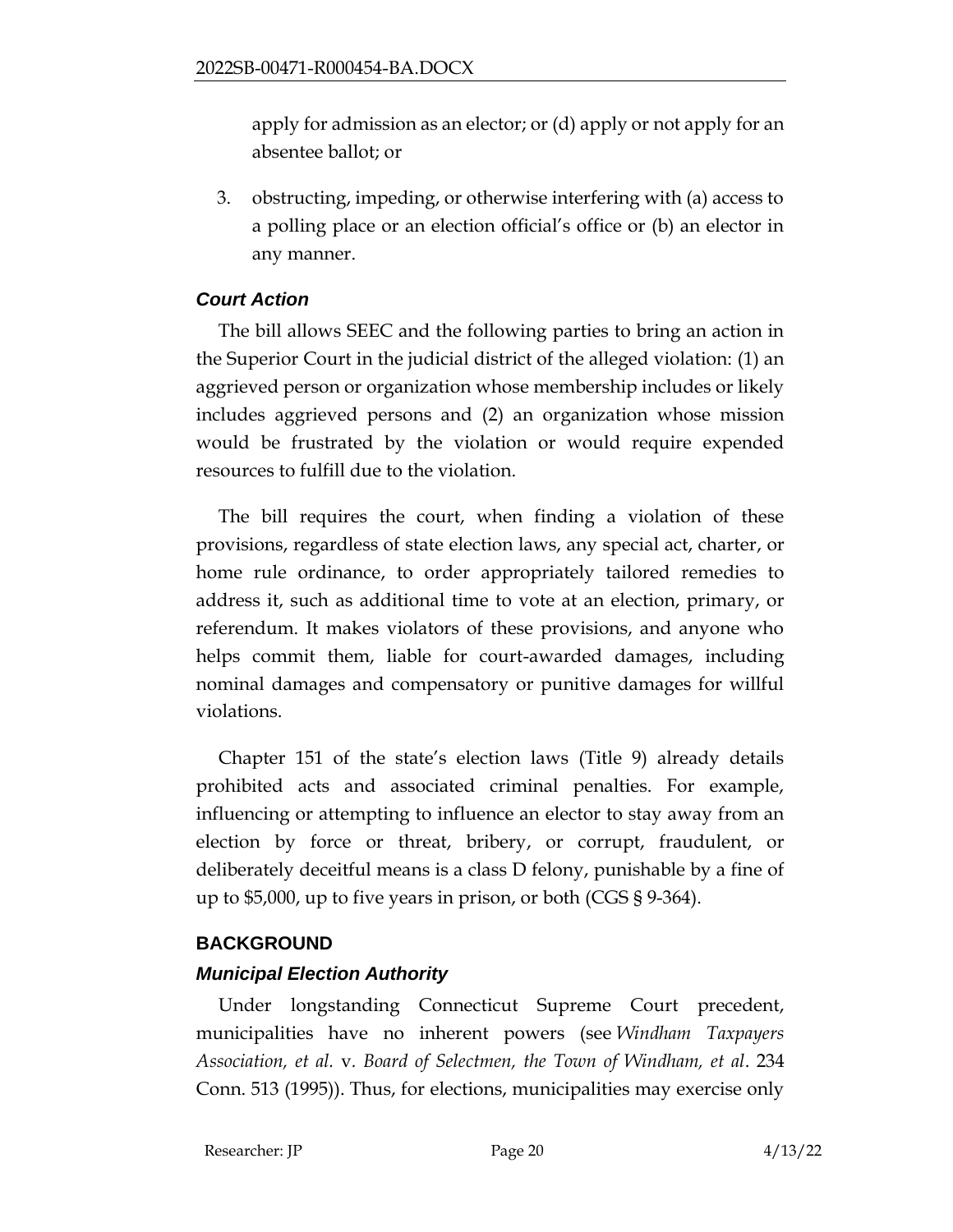the specific powers granted to them by the state constitution's Home Rule provision (Article Tenth) and state law (see CGS §§ 7-148 & 7-187 to 7-194). Included in the statutorily enumerated powers are those implied by the law's express powers and those essential to accomplish the municipality's purpose, but neither give municipalities jurisdiction over conducting elections.

Additionally, the law generally requires municipal elections to be held and conducted like state elections (CGS § 9-228). However, some state laws do give municipalities election-related authority. For example, municipalities can determine whether to elect their officials atlarge or by districts, where to have polling places, and whether to change the number of voting precincts (see CGS §§ 9-168 & -169).

## *Dissimilarity Index*

The dissimilarity index is the primary measure to assess residential segregation. It represents the percentage of an area's demographic group needing to move to another area to achieve complete integration for the area (i.e., how evenly distributed groups are across a larger area), and ranges from zero (fully integrated) to one (fully segregated).

# *SOTS*

As the state's commissioner of elections, SOTS is charged with administering, interpreting, and implementing election laws and ensuring fair and impartial elections. Under the National Voter Registration Act of 1993, the secretary has the same responsibility for federal elections. She is also designated by the Connecticut Constitution and general statutes as the official keeper of many public records and documents, including the state's online voter registration system.

# *SEEC*

SEEC has broad authority to, among other things, investigate possible violations of election laws; refer evidence of violations to the chief state's attorney or the attorney general; levy civil penalties for elections violations; issue advisory opinions; and make recommendations to the General Assembly about revisions to the state's election laws (CGS §§ 9-7a to 9-7c).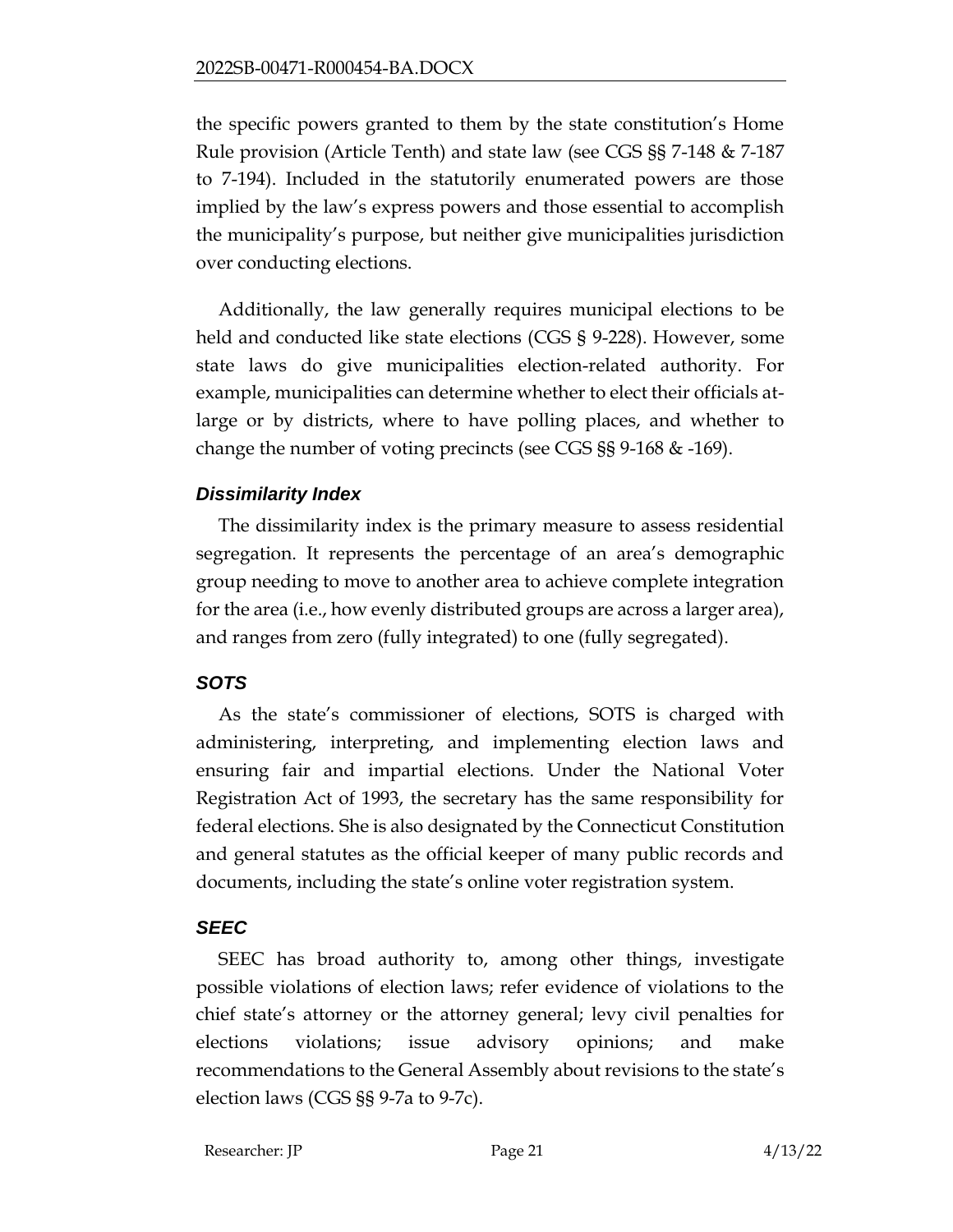#### *Federal VRA*

The federal VRA of 1965 generally prohibits [discrimination](https://en.wikipedia.org/wiki/Racial_discrimination) in [voting](https://en.wikipedia.org/wiki/Voting) to enforce [rights](https://en.wikipedia.org/wiki/Voting_rights_in_the_United_States) guaranteed to racial or language minorities by the [14th](https://en.wikipedia.org/wiki/Fourteenth_Amendment_to_the_United_States_Constitution) and [15th Amendments](https://en.wikipedia.org/wiki/Fifteenth_Amendment_to_the_United_States_Constitution) to the [U.S. Constitution.](https://en.wikipedia.org/wiki/United_States_Constitution)

Section 5 of the act is a preclearance requirement, which prohibits certain jurisdictions (determined by a formula prescribed in Section 4) from implementing any change affecting voting without receiving preapproval from the [U.S. attorney general](https://en.wikipedia.org/wiki/United_States_Attorney_General) or the [U.S. District](https://en.wikipedia.org/wiki/United_States_District_Court_for_the_District_of_Columbia) Court for the District [of Columbia.](https://en.wikipedia.org/wiki/United_States_District_Court_for_the_District_of_Columbia) Another provision requires jurisdictions with significant language minority populations to provide [bilingual](https://en.wikipedia.org/wiki/Bilingual) ballots and other election materials.

The VRA originally scheduled Section 5 to expire after five years and applied it to jurisdictions with protected class voter registration or turnout rates below 50% in 1964 and "devices," like literacy tests, to discourage them from voting. On renewal, the law used data from 1968 and 1972 and defined a "device" to include English-only ballots in places where at least 5% of voting-age citizens spoke a single language other than English. Jurisdictions free of voting discrimination for 10 years could be released from coverage by a court, as was the case in Groton, Mansfield, and Southbury, Connecticut.

## *[Shelby County v. Holder](https://en.wikipedia.org/wiki/Shelby_County_v._Holder)*

In *[Shelby County](https://en.wikipedia.org/wiki/Shelby_County_v._Holder)* v*. Holder,* (570 U.S. 529 (2013)), the U.S. Supreme Court struck down the federal VRA's coverage formula (Section 4), which determined the covered jurisdictions subject to preclearance requirements. (It applied to nine states — Alabama, Alaska, Arizona, Georgia, Louisiana, Mississippi, South Carolina, Texas, and Virginia and many counties and municipalities in other states, including Brooklyn, Manhattan, and the Bronx.)

Congress had most recently extended the law in 2006 for 25 years but continued to use data from the 1975 reauthorization to determine [covered](http://www.nytimes.com/interactive/2013/06/23/us/voting-rights-act-map.html) jurisdictions. The Court found that using this data made the formula no longer responsive to current needs and therefore an impermissible burden on [federalism](https://en.wikipedia.org/wiki/Federalism) and state sovereignty.